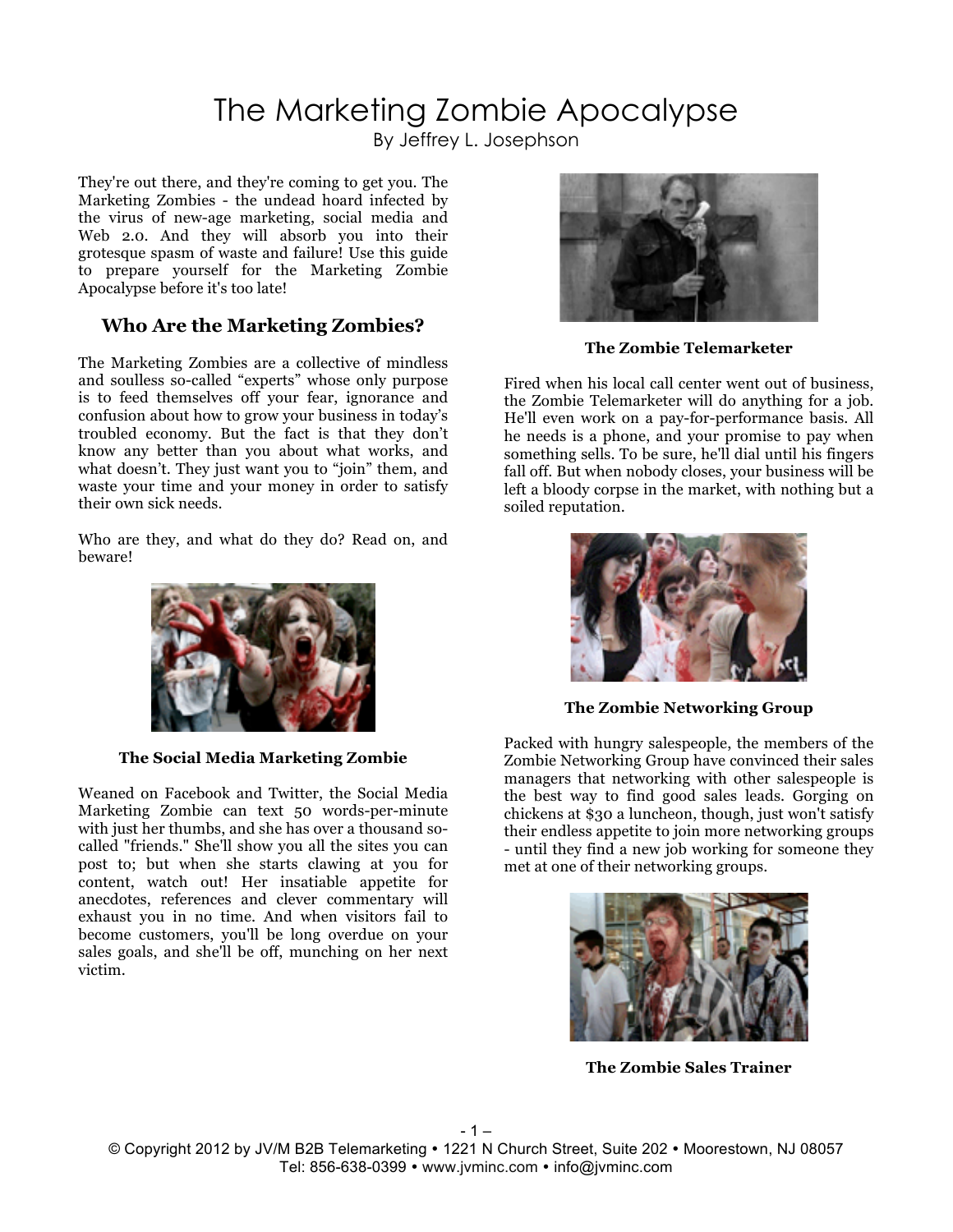Affirming that your salespeople are fine, they're just inefficient, the Zombie Sales Trainer will teach them how to qualify prospects faster, and better manage their time. But when your funnel starts dropping off, don't be shocked by a pitch for his recruiting services – because your salespeople weren't so fine after all.



**The Zombie Hoard**

Invading from overseas, the Zombie Hoard has mastered technology, and needs nothing more than a call center and an Internet connection to bleed your business dry. With a cost-per-hour that's a small fraction of domestic providers, the only problem is that no one can understand a word they say - as they gobble up your time, and scare off your customers.



**The Zombie Consultant**

Retired from his Fortune 500 marketing job, the Zombie Consultant has all the answers. From sales strategies to drip campaigns, from brochures to Webinars, if you have money, he knows how to spend it. He knows all the buzzwords, too, but that droning doesn't mean any more to him than it does to you.



**The Zombie Web Designer**

Caked in flashy make-up to hide her own fatal flaws, the Zombie Web Designer knows exactly why your Web site isn't working, and what to do about it - even if you just spent \$100,000 to redo it. She'll look deep into your soul to lure you in. And when you decide to "refresh," she'll take a big chunk out of your pocketbook, and leave you looking just like all the other victims she's infected.



**The Zombie Data Base Rep**

Dragging the fetid entrails of long-abandoned opt-in lists, the Zombie Data Base Rep has the answer to all your prayers – email addresses! But you'll be buried in bounce-backs before he's through, and gasping for air as your domain gets quarantined by every spam cop on the beat.

The Marketing Zombie Apocalypse isn't coming, it's here. And you need to be prepared. But first…

## **Are You Already a Victim?**

Lest you think you're immune from the plague of the Marketing Zombie Apocalypse, finding one of their victims may require no more than a look in the mirror – if you can stand it. Have you already been infected?



**The Zombie Marketing Manager**

You may have a degree in communications, but have you every really sold anything? Do you know what your salespeople really need, or do you just look for their approval? The fact that you have a budget doesn't make you smart; in fact, to everyone else on the team it only makes you expendable.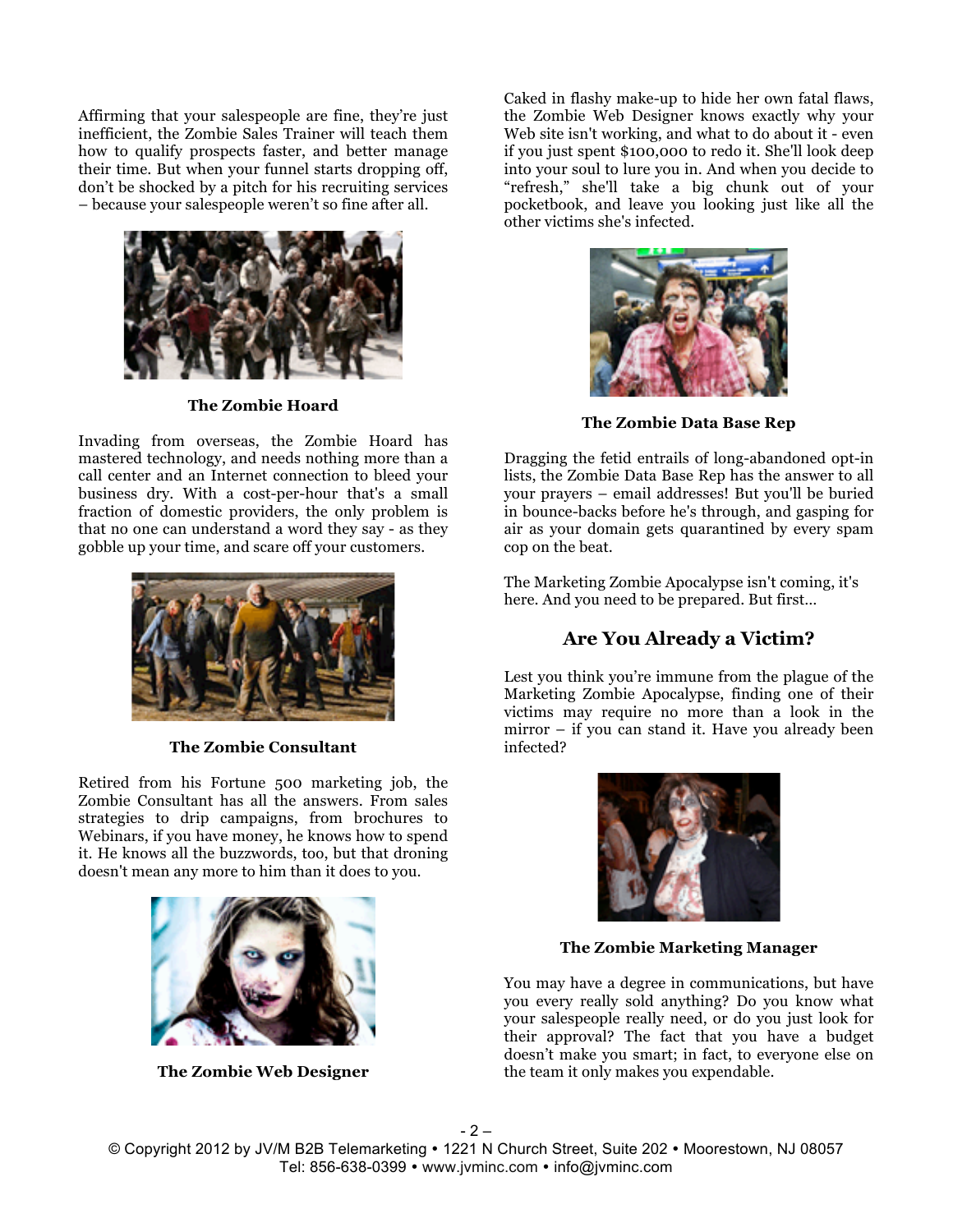Stand up against the Social Media trend, and admit that it's just sound and fury. And pick up a copy of Kotler – your best defense against the plague of ignorance.



**The Zombie Salesperson**

You look great in a suit, and you know PowerPoint like the back of your hand. All you need to do is get in front of a prospect, and you can close anyone, anytime. But if your soulless cry is for "More leads!" as you wait for the phone to ring, remember to blame the Zombie Marketing Manager for bringing you junk you can't close.

Stop playing with your CRM, and networking with other salespeople. Get some real sales training, and use it.



**The Zombie Sales Manager**

Do you confuse activity for results? Do you find yourself moaning about the quality of the leads, about competition, about demand, or pricing? Don't worry. Being a Zombie means you're not responsible. Oh, and welcome to the collective.

Or, you could focus on conversion rates – the real bottom line in sales.



**The Zombie Business Owner**

Are you the biggest victim of them all? Have you heard all the hype, and – with no real options – did you finally drink the Marketing Zombie Kool-Aid? Just remember to ignore all the real costs of Zombie Marketing, like calendar time and waste, or you may find yourself pulling your hair out of your head.

Stop listening to the experts, and start listening to your gut. If it sounds too good to be true, it probably is. And if everyone is doing it, well, what did your mother tell you?

## **Where's the Proof?**

As everyone knows from the movies, most Zombie victims don't recognize the threat until it's too late. They feel fine, until they don't. So how do you know if you've been infected by the Marketing Zombie Apocalypse?

There's no blood test, but there are clear signs that you're in trouble. Ask yourself:

- 1. What's the response rate on your email campaigns? If there are more digits to the right of the decimal place than the left, you've been bitten.
- 2. What's the conversion rate on your trade show leads? If every show doesn't produce a net profit, you're infected.
- 3. How much time do you spend posting to LinkedIn or Facebook? If you aren't including the cost of that time in your calculation of cost-perlead, you've already joined the swarm.
- 4. Did you run out of year before you ran out of quota? Or worse, did you lower your goal? If so, say your good-byes; you've already lost.

The Marketing Zombie Apocalypse is the perfect plague for the perfect time – a salve for the recession. And while no one was looking, it ran amok through the world.